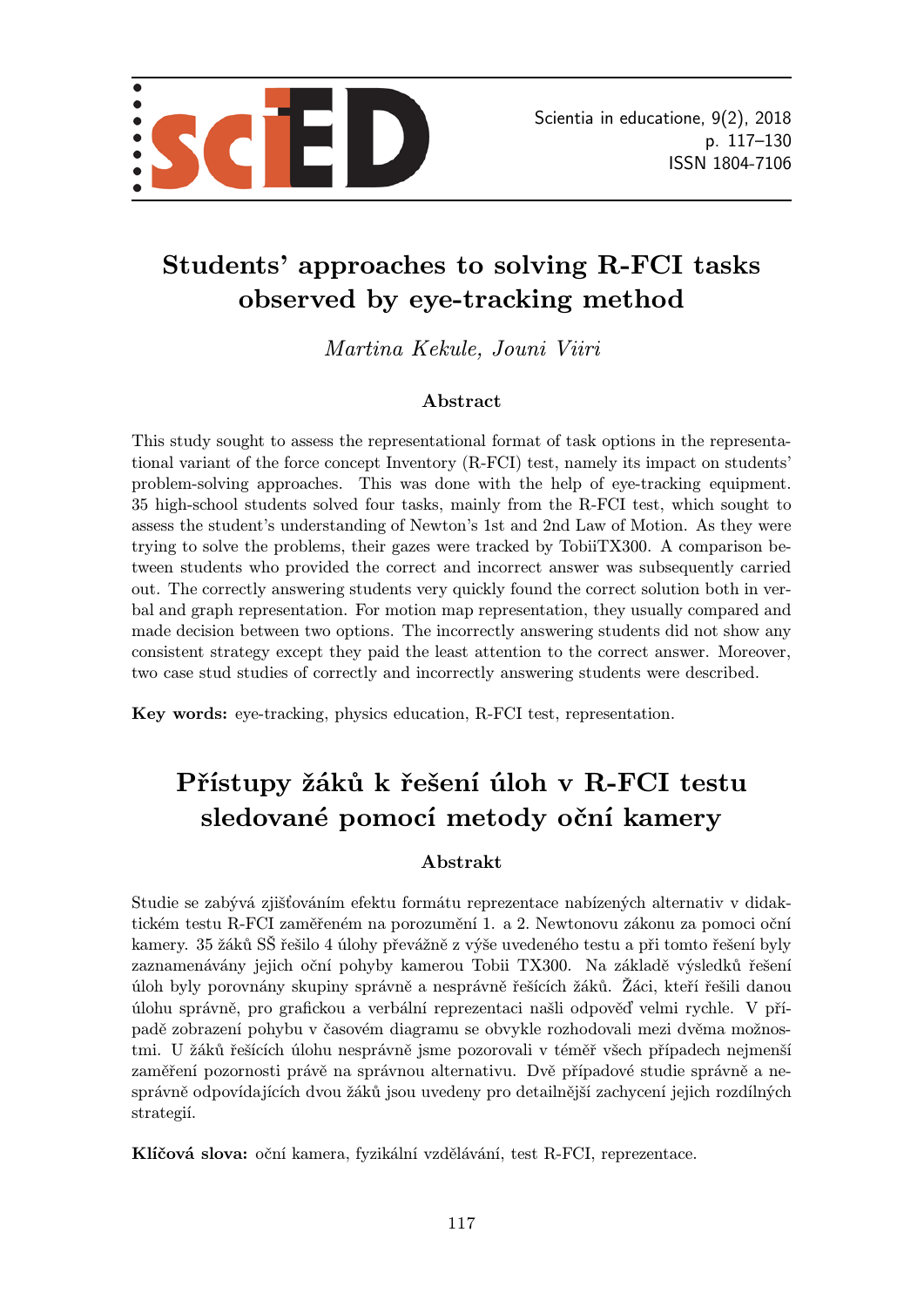Students' misconceptions and difficulties when learning science have been in the forefront of scientists' interest for decades. First focus was on mechanics, especially on students' understanding of Newton's Laws, which resulted in creation of The Force Concept Inventory (FCI) (Hestenes et al., 1992). Recently, representational variant of the force concept inventory (R-FCI) was developed by Nieminen et al. (2010). For nine original FCI items two new isomorphic variants were formulated in different representations, e.g. text, graph or diagram. The ability to use multiple representations is an essential scientist's skill (Hestenes, 1996). As Nieminen et al. found in some tasks, students' understanding was statistically significantly different when posed in different representation, so representation needs to be taken into account when one discusses a physics concept.

The main aim of our study was to compare approaches of students who solved tasks focused on understanding of the  $1<sup>st</sup>$  and  $2<sup>nd</sup>$  Newton's Law concepts from R-FCI test correctly or incorrectly. Furthermore, we were interested in the way how the representation of the task affects student's solution. Observation was provided by the eye-tracking method, which can give deeper insight into students' thinking processes via tracking of participants eyes.

The method is based on the eye-mind assumption (Just & Carpenter, 1980) and is possible to be used for both qualitative and quantitative type of research design (Bojko, 2013). In qualitative approach, one can observe the thinking process of a participant via gaze plot or provide qualitative comparison of different students group using gained heat maps (Kekule, 2015). Quantitative approach is focused on comparison of typical eye-tracking metrics, such as total fixation duration, average fixation duration and number of fixations (Duchowski, 2006) on defined areas of interest of presented materials.

Comparison of correctly and incorrectly answering students came from expertnovice paradigm and is common for research in the education field. There are several typical differences observed between experts and novices. For example, Gegenfurtner et al. (2011) observed that experts are able to collect information from the parafoveal area. In addition to that, they are better able to distinguish between important and irrelevant information from each other, so they typically show shorter average fixation duration and bigger number of fixations on areas relevant for the right solving of a task and vice versa. Moreover, Chi et al. (1981) found that experts can create an internal representation of the task faster than novices. Experts generated more quickly an idea of how the task should be solved and what the solution would be.

In physics education, probably the most studies were interested in mechanics, focused on students strategies when they solve tasks of FCI test, for example Madsen et al. (2012), Kozhevnikov (2007), Ohno (2016). Smith et al. (2010) were interested in a way how students work with textual (conceptual) and mathematical clues when they deal with problems from mechanics. The method has been used for computer testing as well. For example Chen et al. (2014) carried out a study focused on prediction of likelihood of responding to the correct physics concepts from various physics fields successfully. Detailed overview of eye-tracking studies in physics education till 2010 is provided in Kekule (2014).

# 1 Research Method

## 1.1 TEST TASKS

Using the eye-tracking method we observed students when solving four tasks from mechanics, particularly three from the R-FCI test (Nieminen et al., 2010) and one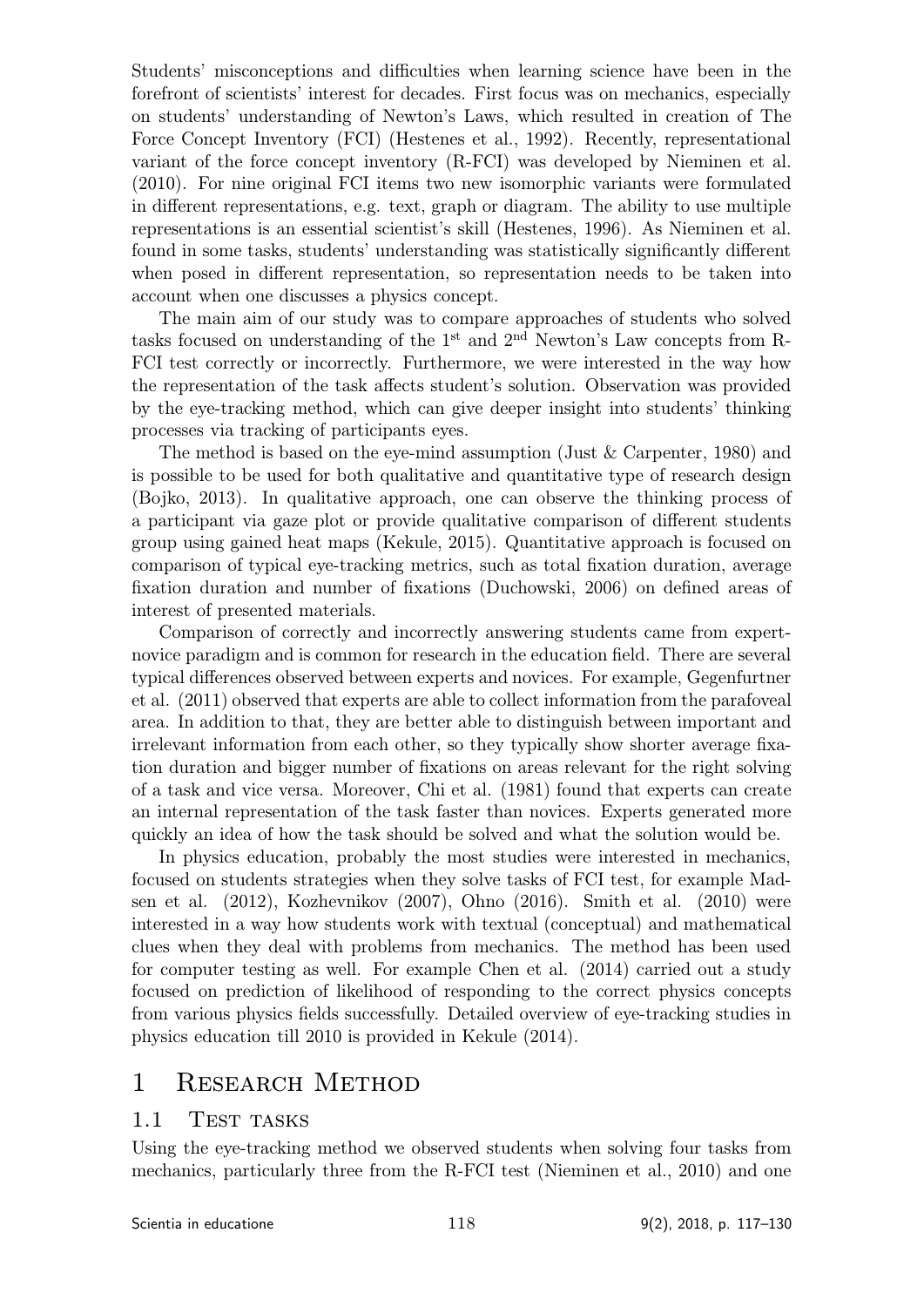was originally created for purpose of the test in the same manner as the three previous ones. All tasks were focused on understanding of Newton's laws concepts; two on the 1st Newton's law and two on the 2nd Newton's law. The test basically consists of four different questions, each of them with options in three different representations: verbal, graph and motion map. All task stems appeared in written form. Because of preservation of the confidentiality of the original FCI items we do not publish all tasks which were included in the testing. For an example item see fig. 1.

A spaceship drifts in outer space. The spaceship is subject to no outside forces. At the instant of time  $t_0$  the spaceship's engine is turned on and produces a constant force on the spaceship. The force is in the direction of the motion.



At the instant of time  $t_8$  the spaceship's engine is turned off. During the time interval  $t_0$ – $t_8$  the speed of the spaceship is

- a) constant for a while and decreasing thereafter
- b) increasing for a while and constant thereafter
- c) continuously decreasing
- d) continuously increasing
- e) constant

Fig. 1: Example of an item from the R-FCI test in verbal representation: Rocket before stopping the engine

#### 1.2 TESTS

Each participant took part in one of the three versions of a test. Each test consists of the same four tasks, but with options in one of the three representations (graph, verbal or motion map). Tasks included in each test version are shown in tab. 1.

| Tab. 1: Characteristics of tasks included in one of the three test versions |  |
|-----------------------------------------------------------------------------|--|
|-----------------------------------------------------------------------------|--|

|              | Tasks and their context   |                              |                    |                     |  |  |  |
|--------------|---------------------------|------------------------------|--------------------|---------------------|--|--|--|
|              |                           | Newton's 1 <sup>st</sup> law | Newton's $2nd$ law |                     |  |  |  |
| Task         | rocket after<br>astronaut |                              | rocket before      | woman pushing a box |  |  |  |
|              | stopping                  |                              | stopping           |                     |  |  |  |
|              | the engine                |                              | the engine         |                     |  |  |  |
| Test version |                           |                              |                    |                     |  |  |  |
|              | graph                     | graph                        | verbal             | motion map          |  |  |  |
| 2            | motion map                | verbal                       | graph              | verbal              |  |  |  |
| 3            | verbal                    | motion map                   | motion map         | graph               |  |  |  |

# 1.3 Additional questionnaire – Learning Style Inventory (LSI)

Czech adapted version of the Learning style inventory (LSI) developed by Dunn, Dunn and Price was used for getting information about students' preferred learning styles (Mares & Slavik, 1989). Students were asked to state their preferred way of learning (visual, audio, tactile or kinesthetic) and moreover to state their attitude to conformity in sense of willingness to fulfill tasks given by their teachers. Altogether, students were asked to answer through items from five dimensions of LSI. The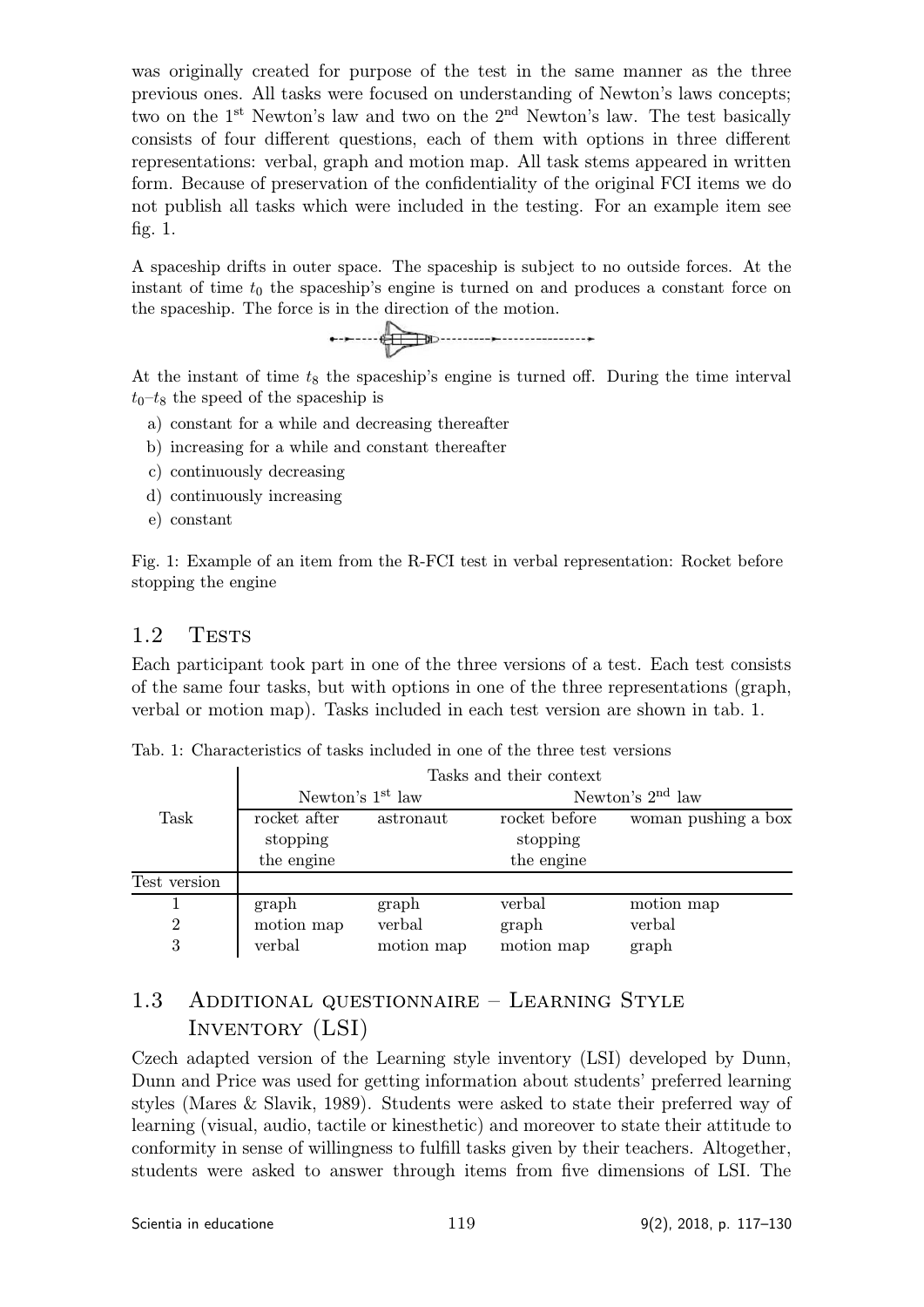questionnaire consists of statements and students express on the 5-point Likert scale the extent of their agreement.

# 1.4 Participants

High school students and students just enrolled in their first university year study took part in the study. Altogether, data from 46 participants were gained. As a valid data only records with more than 70% caught eyes positions were considered and further processed. Records from altogether 35 students have met the threshold. 44% male and 56% female; 2 physics teachers, 6 future teacher students in their first year of college study and high school students took part in the research. Data collection was carried out in November and December 2016.

# 1.5 Eye-tracking equipment and testing procedure

The eye-tracker by Tobii was used, particularly TX300 with frequency 300 Hz, which has an accuracy less than  $0.5^{\circ}$  of visual angle. The infrared camera was placed under the 23-inch screen of the stimulus PC. Stimuli were presented as a pdf-document. Participant's eyes were positioned at a distance of approximately 70 cm from the center of the screen. A five point calibration and validation procedure was used before the start of the experiment. Eye movements were recorded by Tobii Studio 3.2 and for identification of fixations inbuilt IVT filter were used. Eye movement was classified as a saccade when eye's velocity exceeded  $30^{\circ}/s$ . Minimum fixation duration was set to 60 ms. Extra mouse and keyboard were connected to the stimulus PC by which participants handled the PC. The eye tracking session lasted about 8 minutes. During the whole session students were asked to think aloud when it was needed and the sessions were recorded by video camera. After the sessions students were asked to provide verbal retrospective report. First participant solved test version 1, second participant test version 2, etc. so that participants from different groups took part in all test versions.

# 1.6 Data analysis

Data analysis was provided by Tobii Pro3.2 software by Tobii company (tobii.com).

## Eye-tracking metrics on defined areas of interest

A comparison of typical eye-tracking metrics on defined area of interest (AOI) is a common analysis in eye-tracking method. As AOIs particular options and stem of a task were defined and as an appropriate eye-tracking metrics total fixation duration mean on an AOI was used. As we provide comparison between two student groups, we do not need to take into account different AOIs' size. An example of defined AOIs is shown in fig. 2.

Allocation attention on AOIs is shown for each task and two student groups those, who answered correctly (C group) and those who answered incorrectly (INC group).

## Attention map comparison

Attention maps can provide detailed insight into students' allocation of attention within defined AOIs, especially larger AOIs such as stems or options in motion map representations. Attention maps presented in the paper were created by Tobii Pro 3.2 software and were based on number of fixations.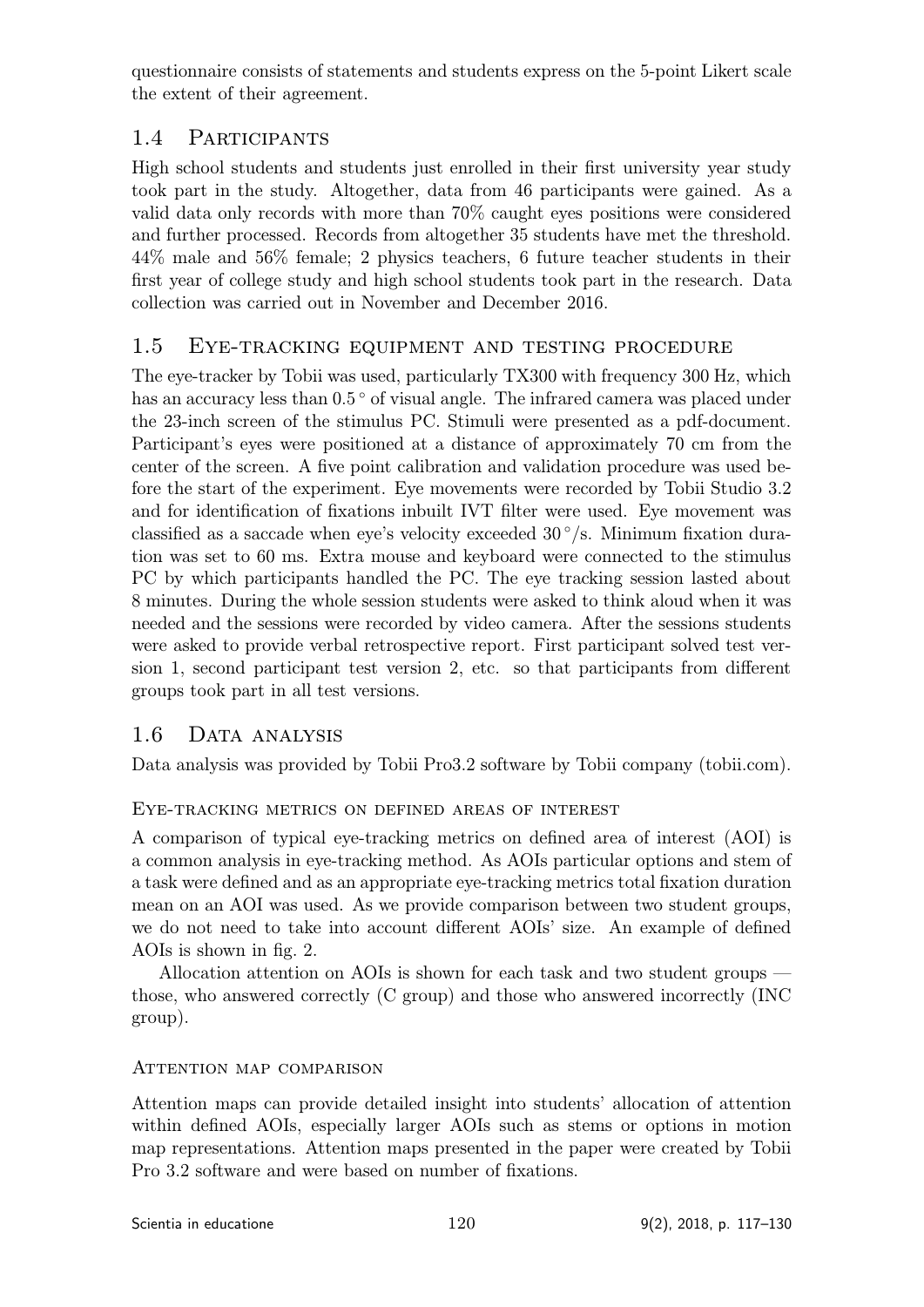| konstantní silou ve směru pohybu. V čase ta je motor vypnut<br>Jaká je velikost rychlosti rakety po vypnutí motoru? | Raketa letí ve vesmíru, kde na ni nepůsobí žádné vnější síly. V čase t <sub>o</sub> je zapnut raketový motor, který působí na raketu |
|---------------------------------------------------------------------------------------------------------------------|--------------------------------------------------------------------------------------------------------------------------------------|
| a) zpočátku konstantní a poté se snižuje.                                                                           |                                                                                                                                      |
| b) zpočátku se zvyšuje a poté je konstantní.                                                                        |                                                                                                                                      |
| c) neustále se snižuja.                                                                                             |                                                                                                                                      |
| d) neustale se zvyšuje.                                                                                             |                                                                                                                                      |
| e) konstantni.                                                                                                      | Fig. 2: Defined AOIs for a task "rocket before":<br>stem (gray) and five options $a-e$ (color)                                       |

#### GAZE PLOTS

Gaze plots show all fixation of a participant on the screen during the testing. Gaze plots presented in the paper were created by Tobii Pro 3.2 software. Diameter of the fixation circle represents single fixation duration. Lines connecting fixations represent saccades.

# 2 RESULTS AND DISCUSSION

#### 2.1 TEST RESULTS

Students needed mostly 3 up to 4 min to complete the test and the whole time ranged from 1:39 to 6:02 min.

Frequency and percentage of correct answers to the test tasks is presented in tab. 2. As we can see, the task "woman pushing a box" was generally the most difficult for students. Correct answers for different representations vary a lot for all tasks. We would point out that verbal representation has not always been the most correctly answered representation. Moreover, students who solved test version 1 provided mostly the least number of correct answers. As it is mentioned above, test versions were assigned to students one by one, so we would expect low effect of group dissimilarity on the total results.

|                        |                         |                   | Tasks and their context |            |           |                           |  |
|------------------------|-------------------------|-------------------|-------------------------|------------|-----------|---------------------------|--|
|                        |                         |                   | Newton's $1st$ law      |            |           |                           |  |
|                        | rocket after            |                   |                         | astronaut  |           |                           |  |
| Test version           |                         | frequency         | percentage              |            | frequency | percentage                |  |
| 1                      | Graph                   | 4                 | 33                      | graph      | 6         | 50                        |  |
| 2                      | motion map              |                   | 64                      | verbal     |           | 36                        |  |
| 3                      | verbal                  | 8                 | 73                      | motion map | 9         | 75                        |  |
|                        | Tasks and their context |                   |                         |            |           |                           |  |
|                        | Newton's $2nd$ law      |                   |                         |            |           |                           |  |
|                        | rocket before           | woman pushing box |                         |            |           |                           |  |
| Test version           |                         | frequency         | percentage              |            | frequency | percentage                |  |
|                        | verbal                  |                   | 9                       | motion map |           |                           |  |
| $\overline{2}$         | graph                   |                   | 82                      | verbal     |           | 27                        |  |
| 3                      | motion map              | 7                 | 58                      | graph      | 6         | 50                        |  |
| Scientia in educatione |                         |                   | 121                     |            |           | $9(2)$ , 2018, p. 117-130 |  |

Tab. 2: Frequency and percentage of correct answers to the test tasks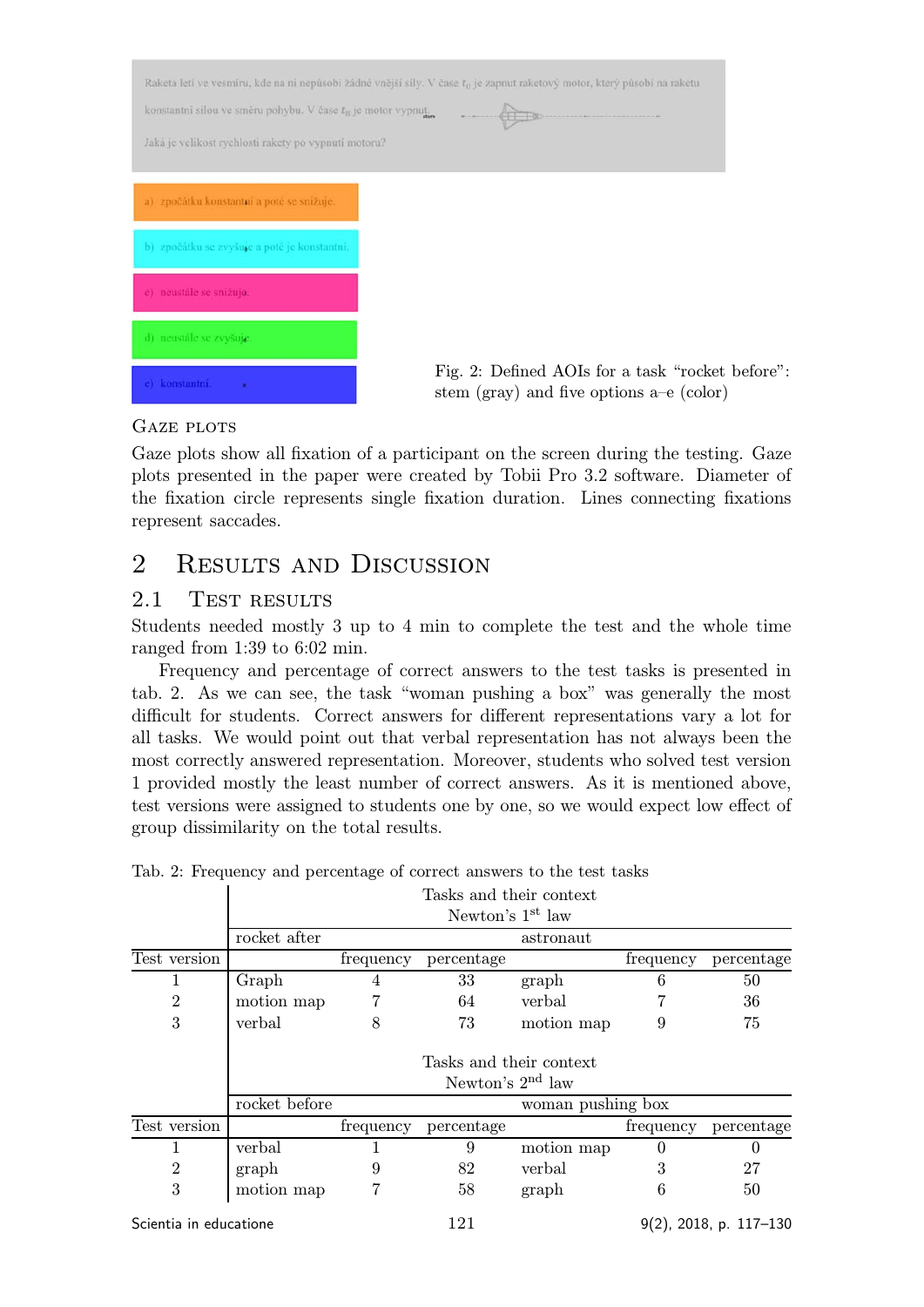In the original test (Nieminen et al., 2010) similarly the task "woman pushing a box" had very low difficulty index, under 0.3. As we can see, tested students were most successful in graph representation of options for this task. The two tasks about the rocket had in the original test difficulty indexes about 0.70 ("rocket after") and 0.40 ("rocket before"). Our results show very high variation of the percentages of correct answers especially for the task "rocket before" in different representations.

# 2.2 CHOICE OF AN OPTION  $-$  ATTENTION ALLOCATION ON defined areas of interest

As eye-tracking method can allow us to follow students' eyes and so roughly their attention, it gives us much more information than only tests results. We can follow their decision making process as well. In order to carry out this, we marked multiple choice alternatives and the task stem as our AOIs (See fig. 2) and we were interested in the total fixation duration on the AOIs. Particularly, in the mean of the total fixation duration for two student groups: those, who answered correctly (C group) and those who answered incorrectly (INC group). Results are presented in tab. 3.

Tab. 3: Fixations duration mean on AOIs for two students group

|                               |               |                |                                            |             |              | AOIs        |              |      |                   |
|-------------------------------|---------------|----------------|--------------------------------------------|-------------|--------------|-------------|--------------|------|-------------------|
| concept                       | task          | representation | $\mathbf{a}$                               | $\mathbf b$ | $\mathbf{c}$ | $\mathbf d$ | ${\bf e}$    | stem | all               |
|                               | astronaut     | verbal         | 2.48                                       | 2.10        | 1.48         | 1.16        | 5.28         | 11.4 | 23.9              |
|                               |               | graph          | 1.72                                       | 1.60        | 1.83         | 1.84        | $5.10\,$     | 17.3 | 29.4              |
|                               |               | motion map     | 5.72                                       | 6.88        | 2.61         | 5.51        | 8.65         | 25.5 | 54.9              |
|                               | rocket before | verbal         | 2.40                                       | 1.85        | 1.02         | 1.22        | 5.77         | 24.3 | 36.6              |
|                               |               | graph          | 1.07                                       | 0.56        | 0.64         | 2.06        | 2.36         | 16.6 | 23.3              |
| $1^{st}$ Newton's ${\rm Law}$ |               | motion map     | 1.41                                       | 6.73        | 2.12         | 2.32        | 7.70         | 21.5 | 41.8              |
|                               | woman         | verbal         | 2.80                                       | 1.81        | 5.41         | 2.03        | 0.87         | 27.9 | 40.8              |
|                               | pushing a box | graph          | 5.67                                       | 6.36        | 10.40        | 4.34        | 4.35         | 30.5 | 61.7              |
| 2 <sup>nd</sup> Newton's Law  |               | motion map     |                                            |             |              |             |              |      |                   |
|                               | rocket after  | verbal         | 1.16                                       | 1.80        | 0.71         | 4.79        | 0.36         | 15.9 | 24.7              |
|                               |               | graph          | 3.30                                       | 3.56        | 2.98         | 8.69        | $2.59\,$     | 32.7 | 53.8              |
|                               |               | motion map     | 3.27                                       | 14.50       | 3.20         | 14.50       | 2.50         | 22.7 | 60.6              |
|                               |               |                | students answering incorrectly (INC group) |             |              |             |              |      |                   |
|                               |               |                |                                            |             |              | AOIs        |              |      |                   |
|                               |               |                | $\mathbf{a}$                               | $\mathbf b$ | $\mathbf c$  | $\mathbf d$ | $\mathbf{e}$ | stem | all               |
|                               | astronaut     | verbal         | 4.65                                       | 6.70        | 4.38         | 6.09        | 1.36         | 16.1 | $\overline{39.3}$ |
|                               |               | graph          | 6.39                                       | 6.81        | 2.85         | 2.75        | 2.05         | 25.0 | 45.8              |
|                               |               | motion map     | 2.21                                       | 3.30        | 2.52         | 7.55        | 1.24         | 21.8 | 38.6              |
|                               | rocket before | verbal         | 3.65                                       | 9.06        | 3.47         | 1.95        | 1.22         | 24.5 | 43.9              |
|                               |               | graph          | 3.40                                       | 1.82        | 3.77         | 0.77        | 1.51         | 22.5 | 33.8              |
| $1^{st}$ Newton's ${\rm Law}$ |               | motion map     | 4.45                                       | 11.80       | 7.00         | 6.81        | 7.64         | 26.7 | 64.4              |
| 2 <sup>nd</sup> Newton's Law  | woman         | verbal         | 6.41                                       | 6.36        | 3.94         | 6.86        | 6.94         | 38.0 | 68.5              |
|                               | pushing a box | graph          | 6.80                                       | 6.71        | 2.78         | 2.07        | 2.60         | 19.8 | 40.8              |
|                               |               | motion map     | 3.97                                       | 3.66        | 2.46         | 3.21        | 4.59         | 27.2 | 45.1              |
|                               | rocket after  | verbal         | 5.14                                       | 7.27        | 1.85         | 1.77        | 2.80         | 32.1 | 50.9              |
|                               |               | graph          | 1.39                                       | 1.81        | 5.07         | 0.50        | 1.93         | 24.7 | 35.4              |
|                               |               | motion map     | 4.17                                       | 3.37        | 2.68         | 4.98        | 5.30         | 15.4 | 35.9              |
|                               |               |                |                                            |             |              |             |              |      |                   |

total fixation duration mean on  $AOI/ s$  students answering correctly  $(C \text{ group})$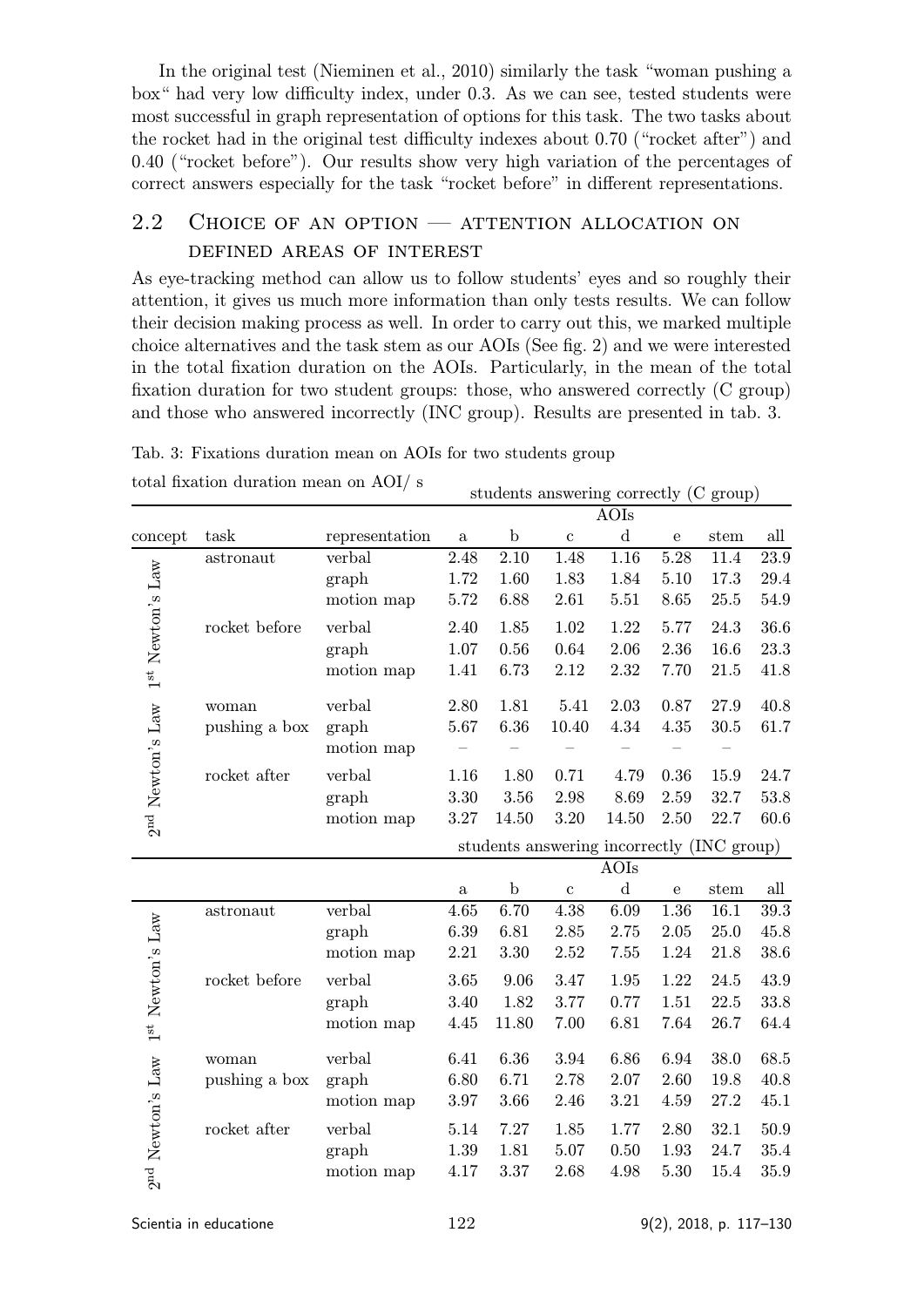Both student groups spend the most time on the stem AOIs. For four tasks ("rocket before" in graph and motion map representation and task "astronaut" in motion map representation and "woman pushing box" in graph representation) students in C group spend more time than student in INC group reading the stem. Table 4 shows detailed results, particularly ratio of total fixations duration mean on stem to total fixations duration on all AOIs for both C and INC group. Students in C group on average spend the least amount of time on the stems for motion map representation, whilst for verbal representation they spend about 2/3 of all fixation time on stems. In other words, students in the C group have found solution for verbal representation very quickly, whilst for motion map representation they needed more time. Students in INC group vary in percentage of time spend on stem similarly to students in C group (40–70%), however, we cannot observe any clear pattern in regard to task representation.

Tab. 4: Ratio of total fixations duration mean on stem to total fixations duration mean on all AOIs for both C and INC group

| correctly answering students (C group) |                    |                |        | incorrectly answering students (INC group) |                |
|----------------------------------------|--------------------|----------------|--------|--------------------------------------------|----------------|
|                                        | task               | representation | $\ast$ | task                                       | representation |
|                                        | woman <sup>^</sup> | motion map     | 41.0   | astronaut                                  | verbal         |
| 37.5                                   | rocket after       | motion map     | 41.5   | rocket before                              | motion map     |
| 46.5                                   | astronaut          | motion map     | 43.0   | rocket after                               | motion map     |
| 47.7                                   | astronaut          | verbal         | 48.6   | woman                                      | graph          |
| 49.5                                   | woman <sup>^</sup> | graph          | 54.5   | astronaut                                  | graph          |
| 51.4                                   | rocket before      | motion map     | 55.4   | woman <sup>^</sup>                         | verbal         |
| 58.8                                   | astronaut          | graph          | 55.9   | rocket before                              | verbal         |
| 60.7                                   | rocket after       | graph          | 56.5   | astronaut                                  | motion map     |
| 64.2                                   | rocket after       | verbal         | 60.4   | woman <sup>2</sup>                         | motion map     |
| 66.5                                   | rocket before      | verbal         | 63.0   | rocket after                               | verbal         |
| 68.3                                   | woman <sup>^</sup> | verbal         | 66.6   | rocket before                              | graph          |
| 71.3                                   | rocket before      | graph          | 69.8   | rocket after                               | graph          |
|                                        |                    |                |        |                                            |                |

ˆtask "woman pushing a box"

\*ratio of total fixations duration mean on stem to total fixations duration mean on all AOI

# 2.2.1 NEWTON'S  $1<sup>ST</sup>$  LAW CONCEPT

When solving two tasks focused on Newton's  $1<sup>st</sup>$  law, students in C group paid the most attention just to the correct option — speed is constant — and they spend less time on the other options for verbal and graph representation. For the "rocket after" task they were slightly more interested in the option "speed is steadily increasing" in verbal representation as well. For motion map representation, they were interested in one more option, which suggests that the speed is increasing and later constant (option b). Students who solved correctly a task "astronaut" where interested in other options including increasing speed (option b) as well; however, they paid at least two times less time to the option showing decreasing speed (option b).

INC group of students provided different allocation of attention. For motion map representation, they spent for both tasks much more time on just one option. For "astronaut" task it was "steadily increasing" (option d) and for "rocket after" task "speed is increasing and later is constant" (option b). For graph representation, they were very clearly interested in two options. For "rocket after" task they were interested in all options including decreasing function. For "astronaut" task, they were interested in all options where at the beginning of statement it says "speed is increasing".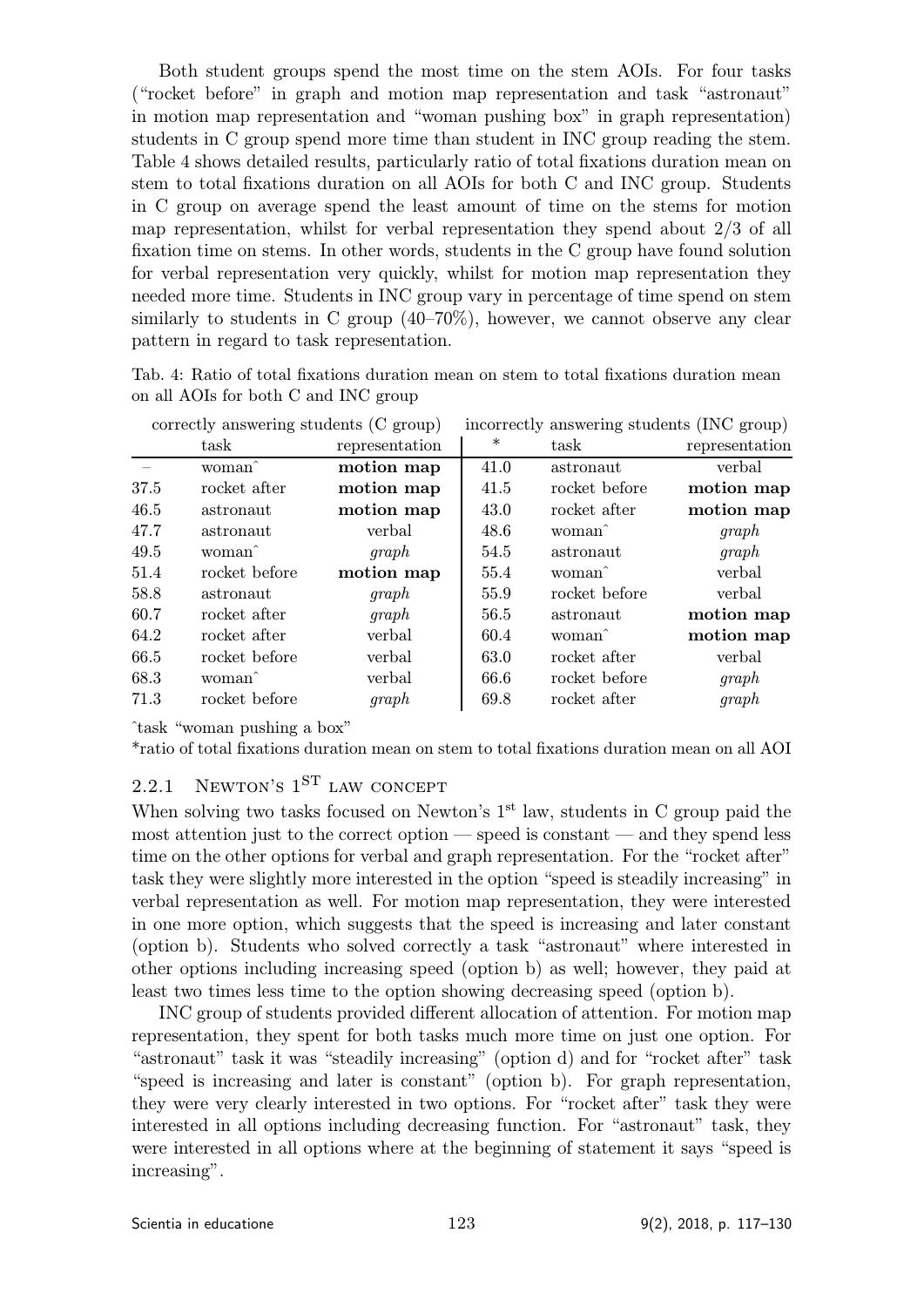

Fig. 3: Mean fixation duration spend on defined AOIs of "astronaut" task in verbal representation. On the left data for the C group, on the right for the INC group of students

For tasks in verbal representation, INC group students were interested in one or two options. For both graph and verbal representation, they spend the least time on the correct option (see blue columns in fig. 3).

These results suggest that correctly answering students already know the answer after reading the stem and only pick up the correct choice (blue column in fig. 3). Or they are able to very quickly recognize which option is absolutely irrelevant as in the case of motion map representation, whilst INC group students' answers can probably be influenced by representation itself.

# $2.2.2$  Newton's  $2^{ND}$  LAW CONCEPT

For the students in C group we can again observe the same pattern for verbal and graph representations. They are much more interested in the correct option. See for example data for a task "woman pushing a box" in verbal representation (fig. 4, left). None of the students answered the task in motion map representation correctly.



Fig. 4: Fixations duration mean spend on defined AOIs of "woman pushing a box" task in verbal representation. On the left data for the C group, on the right for the INC group of students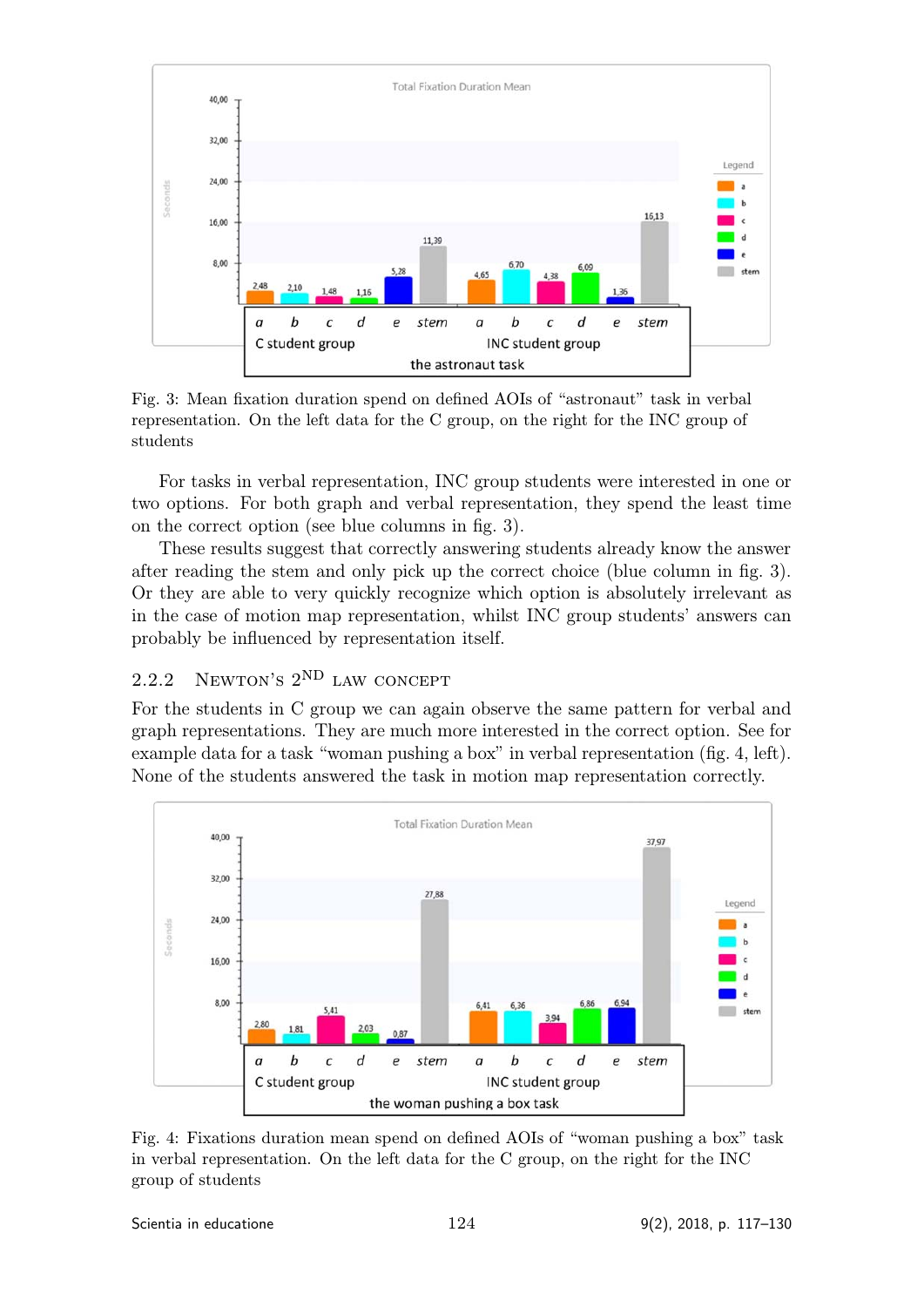Students in INC group show different approaches. For tasks "rocket before" they are clearly attracted to option "speed is steadily decreasing" in graph representation, whilst in verbal representation, they paid the most attention to the two other options. The task "woman pushing a box" was for students the most difficult. In motion map and text representation, they paid similar amount of attention to almost all options. The correct answer (option c) suggesting "steadily increasing speed" was the least popular (fig. 4, right). The task in graph representation shows that they were the most interested in just two first options.

#### 2.2.3 Comparison with Finish study

Eye-tracking the R-FCI tasks have been carried out in Finnish study (Jouni et al., 2017) as well. Students show some similar and some different approaches. From Newton's Law concepts point of view, Czech students show similar difficulties like Finnish ones. Firstly, a task "woman pushing a box" was the most difficult for students. Furthermore, for the task "rocket after" focused on 1<sup>st</sup> Newton's Law they were interested in all options including word "decreasing", which shows typical misconception.

From representational point of view, correctly and incorrectly answering Finnish students for motion map representation paid the least attention to the option suggesting decelerating motion and preferred to check all the other options.

#### 2.3 Reading stem – attention maps comparison

Attention maps can provide detailed insight into students' allocation of attention within defined AOIs, especially larger AOIs such as stems or options in motion map representations.

# $2.3.1$  1<sup>ST</sup> NEWTON'S LAW CONTEXT

When reading the stem of "rocket after" task both student groups paid the most attention to the key information, that engine of the rocket is switched off. Students who correctly answer "astronaut task" were the most interested in information that he or she is not fastened to the spaceship. This pattern is obvious for group of incorrectly answering students only for verbal representation.

#### $2.3.2$   $2^{ND}$  Newton's law context

When reading the stem of a task "rocket before", both student groups paid the most attention to the letters representing key time events. At the task "woman pushing a box", similarly to the task "rocket after", both students group paid the most attention to the statement, that at particular time woman excerpts twice bigger force.

#### 2.3.3 Comparison with Finish study

Finnish students show differences when reading stems based on their stated either correct or incorrect answer. Correctly answering students were the most interested in tasks concerning "rocket" with words "outer space" and "does not affect", while incorrectly answering students similarly to all students in Czech study focused on variable values marked  $t_0$ ,  $t_8$ , etc.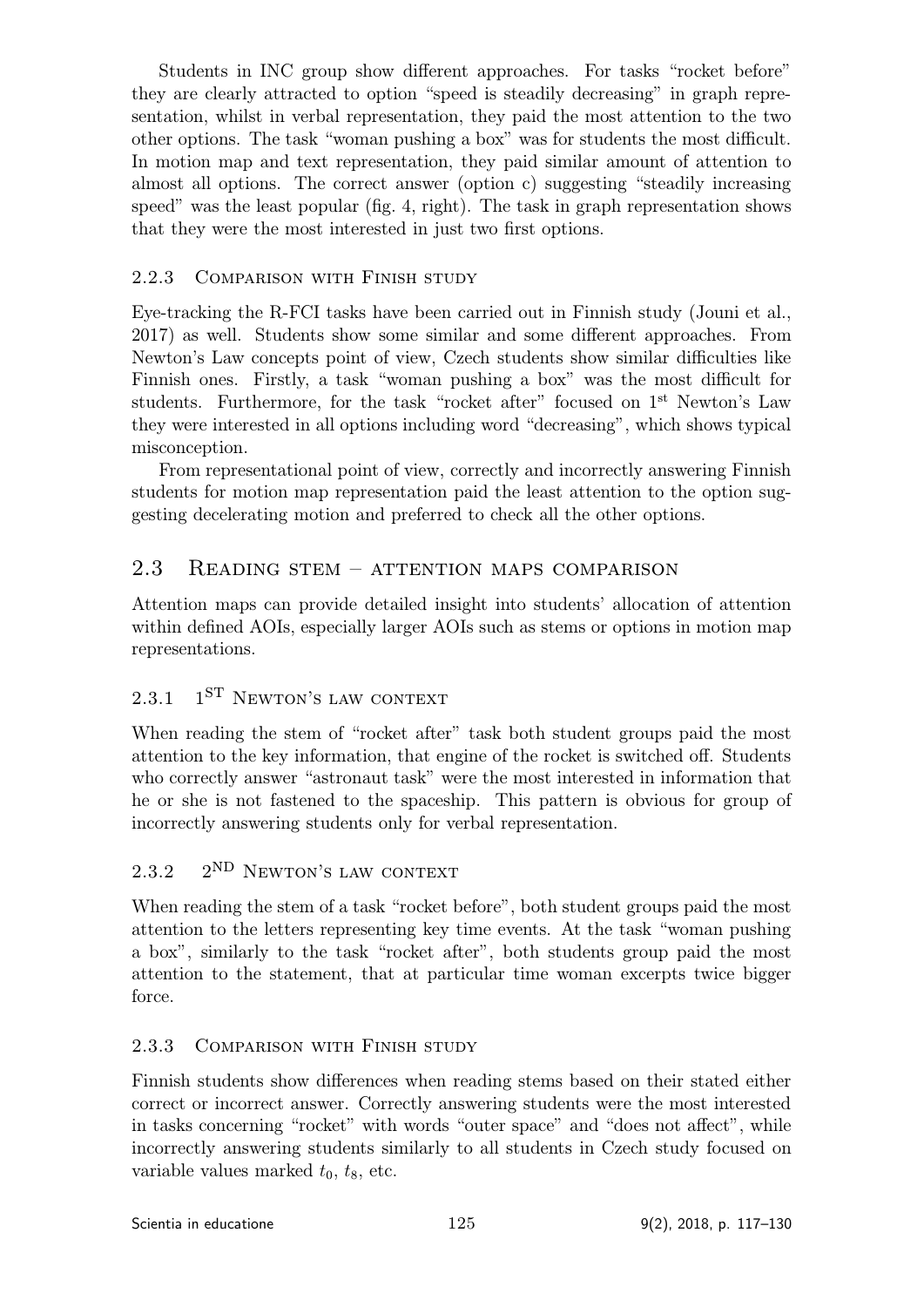#### $2.4$  CASE STUDIES  $-$  GAZE PLOTS AND EYE-RECORDS

Two participants were included in detailed view on their problems solving. Both solved tasks in test version 3, came from the same school level and their maths and physics grades are at the similar level. They differ in their gender and total gained test score. One participant got the null score from the test, whilst the other got the highest possible score. Therefore, they can represent novice and expert within expert-novice paradigm. However, it is important for the interpretation to take into account that their school performance is assessed to be at the similar level. Analysis of three tasks, each with options in the three different representations will be provided.

Jane, participant no. 11, is a 17-year-old female high school student. Her grades from math and physics are at the best level. However, she does not enjoy physics much, but she finds it useful. She stated strong preferences in LSI test for kinaesthetic learning style, which means need of movements during learning or to be engaged in real life experience during learning. Projects, field trips, visiting science learning centres are the appropriate school activities for these types of learners. She answered all tasks incorrectly.

Peter, participant no. 23, is a 16-year-old male high school student. His grade from math is at the best level, from physics is one level worse. He likes physics and finds it useful. He stated strong disagreement to the idea that he would like to do something with his hands during learning (e.g. build something, to make a model by hands, etc.) On the other hand, he prefers to learn by his own experiences. He answered all tasks correctly.

#### 2.4.1 Verbal representation

Tab. 5: Gaze plots for the two high school students for a test task with options in the verbal representation — task "rocket after" in verbal representation



Both students paid the most attention to the option, which they in the end chose. Jane read first the stem, then each option. After reading d) she returned back to c), a), again she was reading c), d). Then Jane took only one fixation on the correct *option e)*. In the end she took several fixations on the option c) alternating with picture of the rocket in the stem.

Peter read the stem carefully and then option a) about at first constant and then decreasing speed. After that, he returned to the first row of the stem and again paid attention to option a). He read the question in the stem and then he went through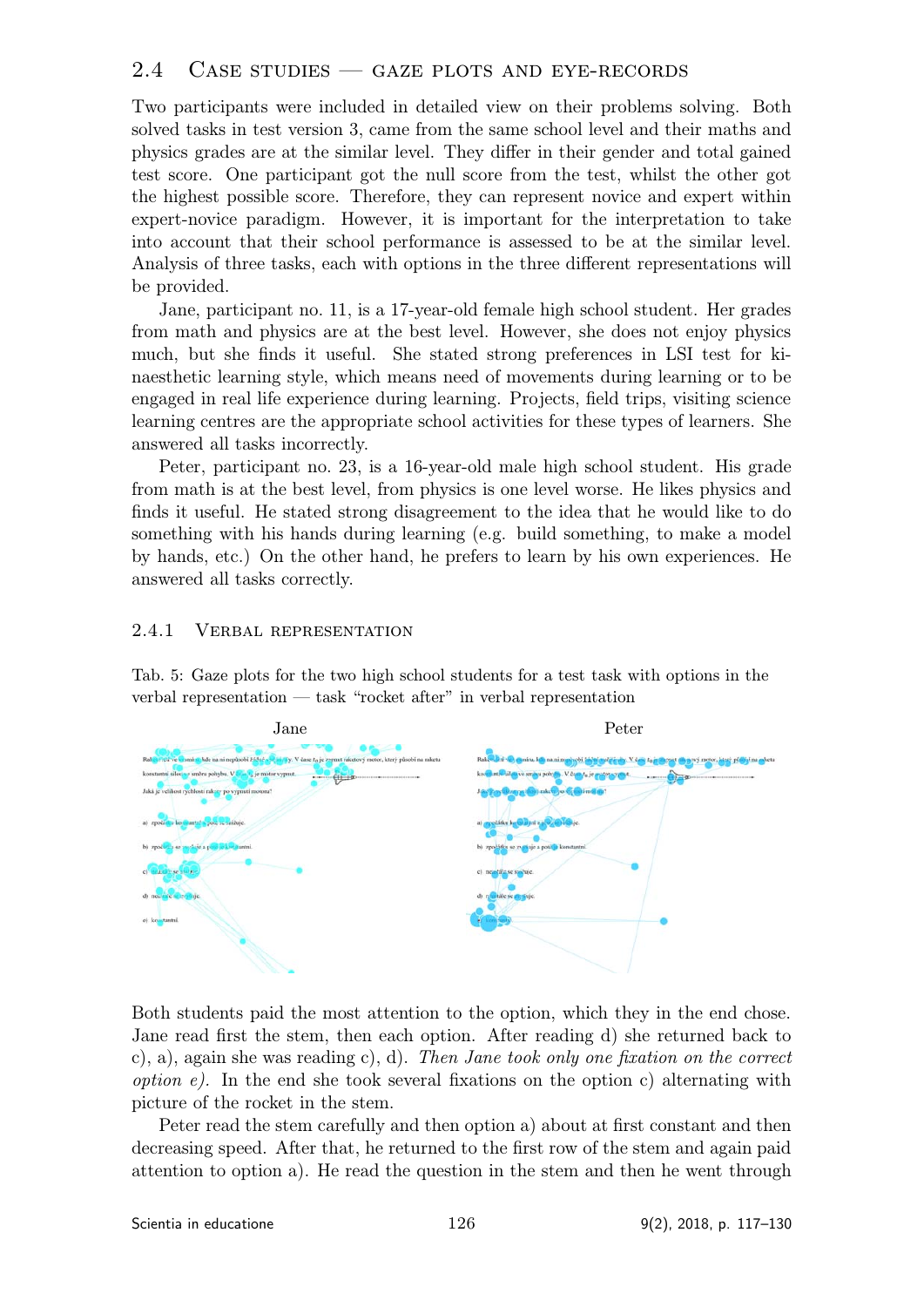all the options and took a fixation on the empty part. After that he took a short look on each option and went back to the stem question. After that, he read the question and option e). Before the end of the record, he glimpsed at a picture of rocket in the stem and confirmed e) as the correct option. Based on the gaze plot, we can notice that Peter was reading option a) for longer time in contrast to the other options. But this happened only at the beginning together with reading the stem.

#### 2.4.2 Graph representation

Tab. 6: Gaze plots for the two high school students for a test task with options in the graph representation — task "woman pushing a box" in graph representation



Both students took several fixations on each graph option. Again, Jane showed the least number of fixations on the correct option c. She started reading the stem and then she took a look at the first graph, particularly, at the variables along the axes. After that, she went through the other options; however, she was focused only on vertical axes, variables there and the value  $-$  initial speed. Then she returned to the stem, particularly to the part about the initial speed value. She went through options a) and b) and then she roved round the stem for longer time. She went through all the options in the column down and up and then she switched between d) and e), which both depict constant speed, several times. Finally, she went up shortly through all the options, read the stem and chose the option e).

Peter read the first sentence of the task stem, i.e. the information, that a woman is pushing a box by a constant force. Then he glimpsed at graph a) and three times reread the first sentence. After reading the whole stem and the stem question he looked at graph b), again at the stem question and several times he was reading the stem and looking at graphs a) and b). When he reread the stem question "which of these graphs" he looked at the other graphs, i.e. c), d) and e); at graph c) he was interested in graph variables. Again he returned to the stem and repeatedly he went through graphs c), d) and e). After that he went up through all the option, again down and in the end he looked at and chose the option c).

#### 2.4.3 MOTION MAP REPRESENTATION

In summary, based on the gaze plot in tab. 7 we can notice that Peter easily deciphered decelerating motion, and he did made only several fixations on the three motion maps. Then he carefully counted which of the two remaining options represents the correct answer. As we can notice, for both options, he is interested in the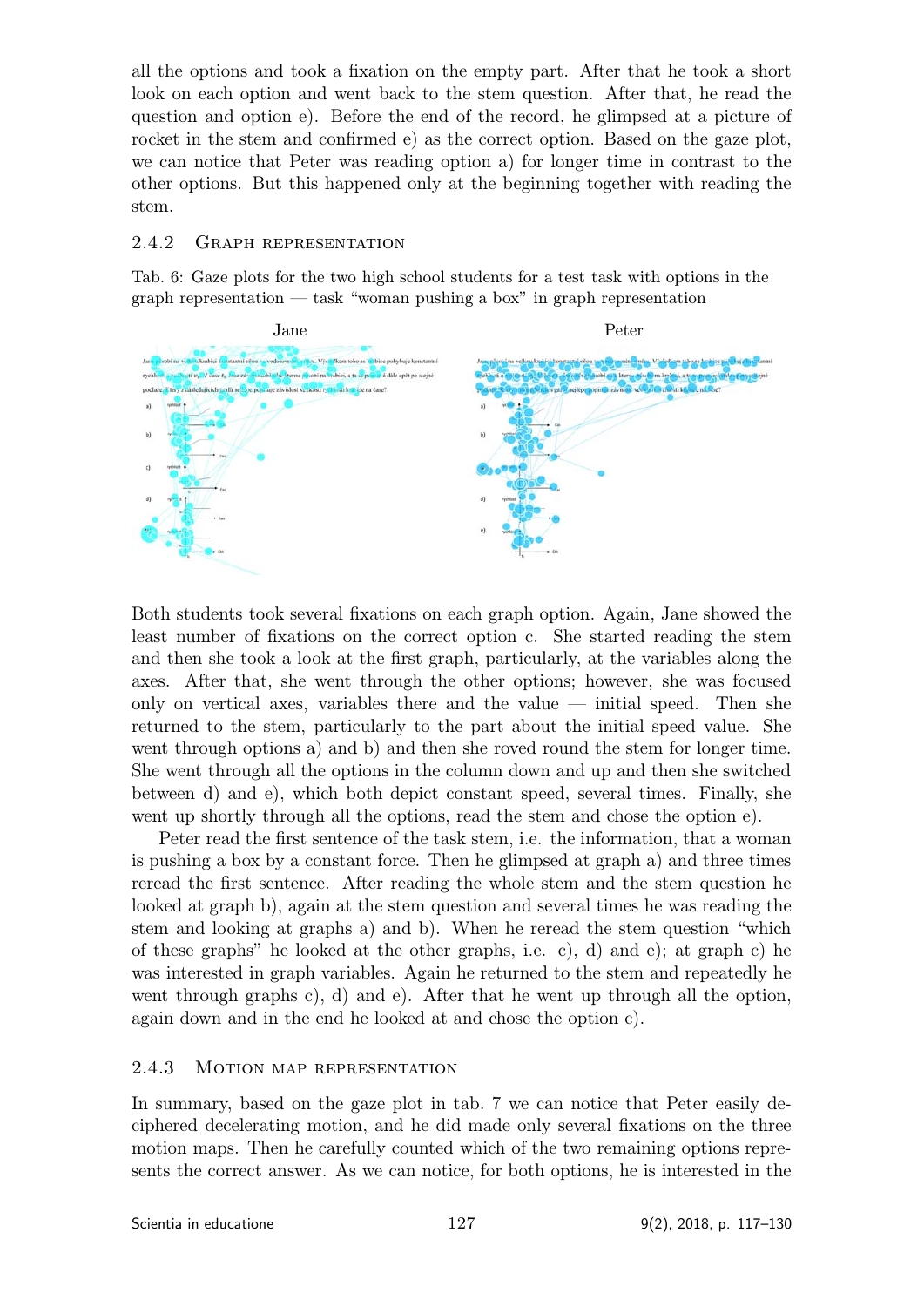Tab. 7: Gaze plots for the two high school students for a test task with options in the motion map representation — task "rocket before" in motion map representation



beginning and the end of motion maps, so that he could easily compare differences. Based on the record of his eye movements, we can observe that after reading the stem and looking at option b), he was first interested in option d), particularly in the end and then in the front part, then he moved to the front part of option b) and to its end. After that first examination, he looked alternately at end parts of options b) and d) and then at front parts of options b) and d) again alternately. See transitions in the left picture in tab. 8.

Tab. 8: Gaze plots of Peter for task's options in motion map representation during solving task "rocket before" in the motion map representation



Then he compared values of the two options b) and d) in the middle part of the motion map. See transitions in the right picture in tab. 8. Then he again read the stem and started to be interested in option a) shortly and examine option e). Again he returned to the stem, to the key information that 'engine is switched off' and after that his eyes mostly draw a rectangular defined by front and end parts of options b) and d). Then he stated option d) as his answer to the stem question.

Jane seems not to compare any two options with each other. After reading the stem, she was interested in option b) shortly, then in the front part of d), she carefully examined option e) and then again she returned to the front part of d). She was again interested in the stem and took a look at option a). After that, she once fixated the very front part of each option and moved to the end part of option d). Again she went through the whole motion map in the e) option, look at the stem question and chose e) as her answer.

In contrast to Jane, Peter provides more dense fixations on words. Jane returns to her favourite words more and the gaze plots then creates structures like "grapes", which we do not observe with Peter much.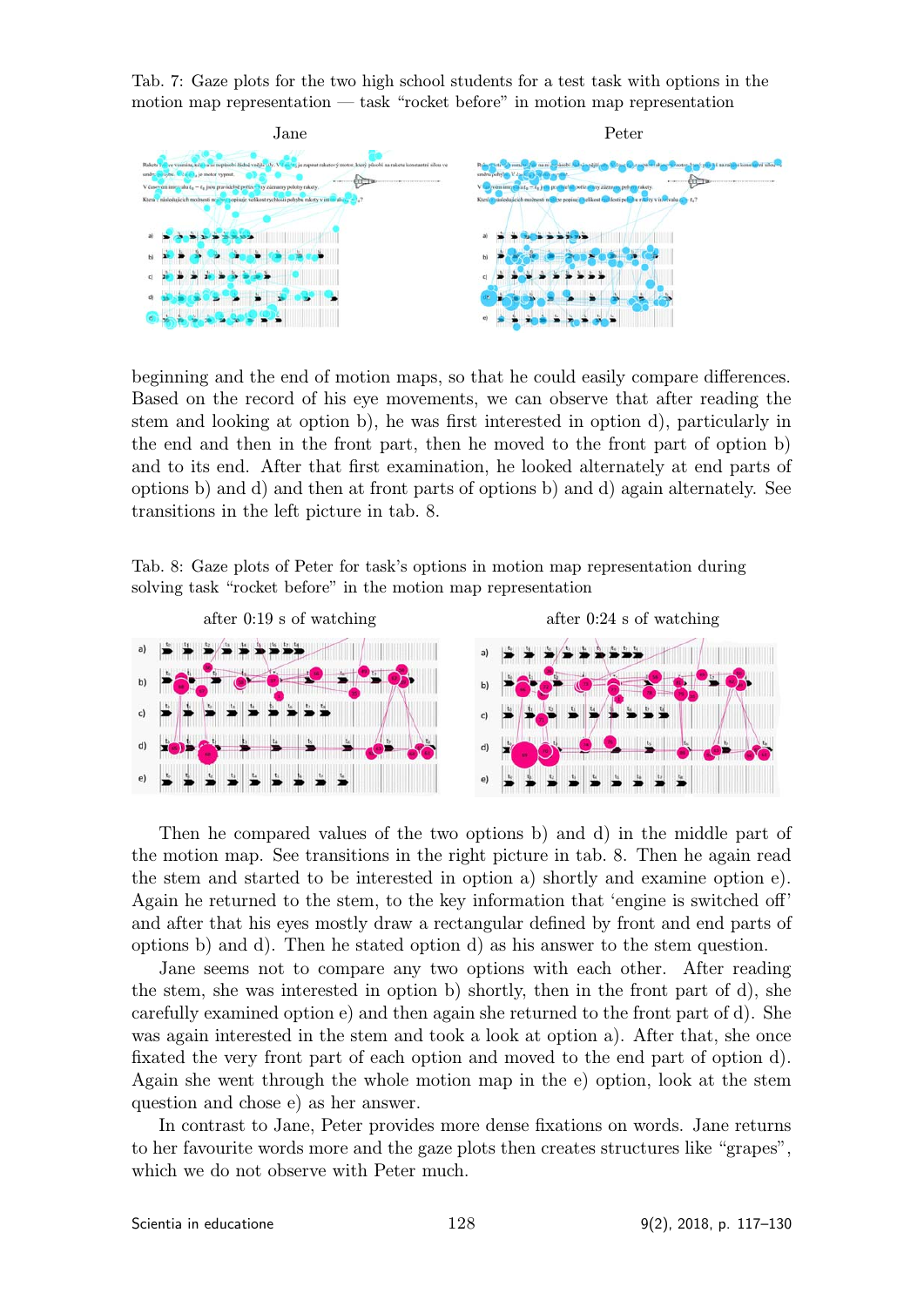# 3 Conclusion

The most difficult task was the task "woman pushing a box" focused on understanding of Newton's  $2<sup>nd</sup>$  law. Similar results were showed by the original testing of R-FCI (Nieminen et al., 2010). The other tasks show high variation in different representation.

"Rocket before" task was the only task where students provided the most correct answers for versions with options in verbal representations. Obviously, the representation cannot be an indicator of student's real conceptual understanding.

Students spent the most time on the stem AOI, which is in agreement with considering FCI test as the quick choice test. Students who answered tasks correctly spent the least time from the whole amount of time on reading the stem for motion map representation, whilst for verbal representation, they took for reading stem about 2/3 of the whole time. Students who answered tasks incorrectly do not show any similar pattern.

Allocation of attention to each offered option shows that correctly answering students already know the answer after reading the stem and only pick up the correct choice, especially for verbal and graph representation. Or they are able to very quickly recognize which option is absolutely irrelevant as in case of motion map representation, where they usually were interested in and compared two options. In the correct one, which presented monotone function of speed depending on time and in one, which was either at the beginning or at the end of time interval similar to the correct option.

Students who answered incorrectly provide different allocation of attention. They do not show any other consistent strategy in solving tasks with motion map representation. Sometimes they were equally interested in three or four options, sometimes they paid larger amount of attention to only one option. For tasks in verbal representation, they were interested in one or two options. For both graph and verbal representation, they spend the least time on the correct option!

Based on cased studies there were differences in approach of the correctly and incorrectly answering students. Particularly, they went through options in graph and in motion map differently. The correctly answering student was more interested in the whole area of graphs, whilst the incorrectly answering student focused her eyes mainly on vertical axes. For motion map representation, we can easily observe a pattern of comparison of the two the most probably correct options by the correctly answering students, whilst incorrectly answering students seem only to estimate what kind of motion is presented in the options.

# **REFERENCES**

Bojko, A. (2013). Eye tracking the user experience: A practical guide to research. Brooklyn, New York: Rosenfeld Media.

Chen, S., She, H., Chuang, M., Wu, J., Tsai, J. & Jung, T. (2014). Eye movements predict students' computer-based assessment performance of physics concepts in different presentation modalities. Computers & Education, 74, 61–72.

Duchowski, A. (2006). Eye tracking methodology. Theory and practice. 2nd edition. London: Springer.

Gegenfurtner, A., Lehtinen, E. & Saljo, R. (2011). Expertise differences in the comprehension of visualizations: a meta-analysis of eye-tracking research in professional domains. Educational Psychology Review, 23, 523–552.